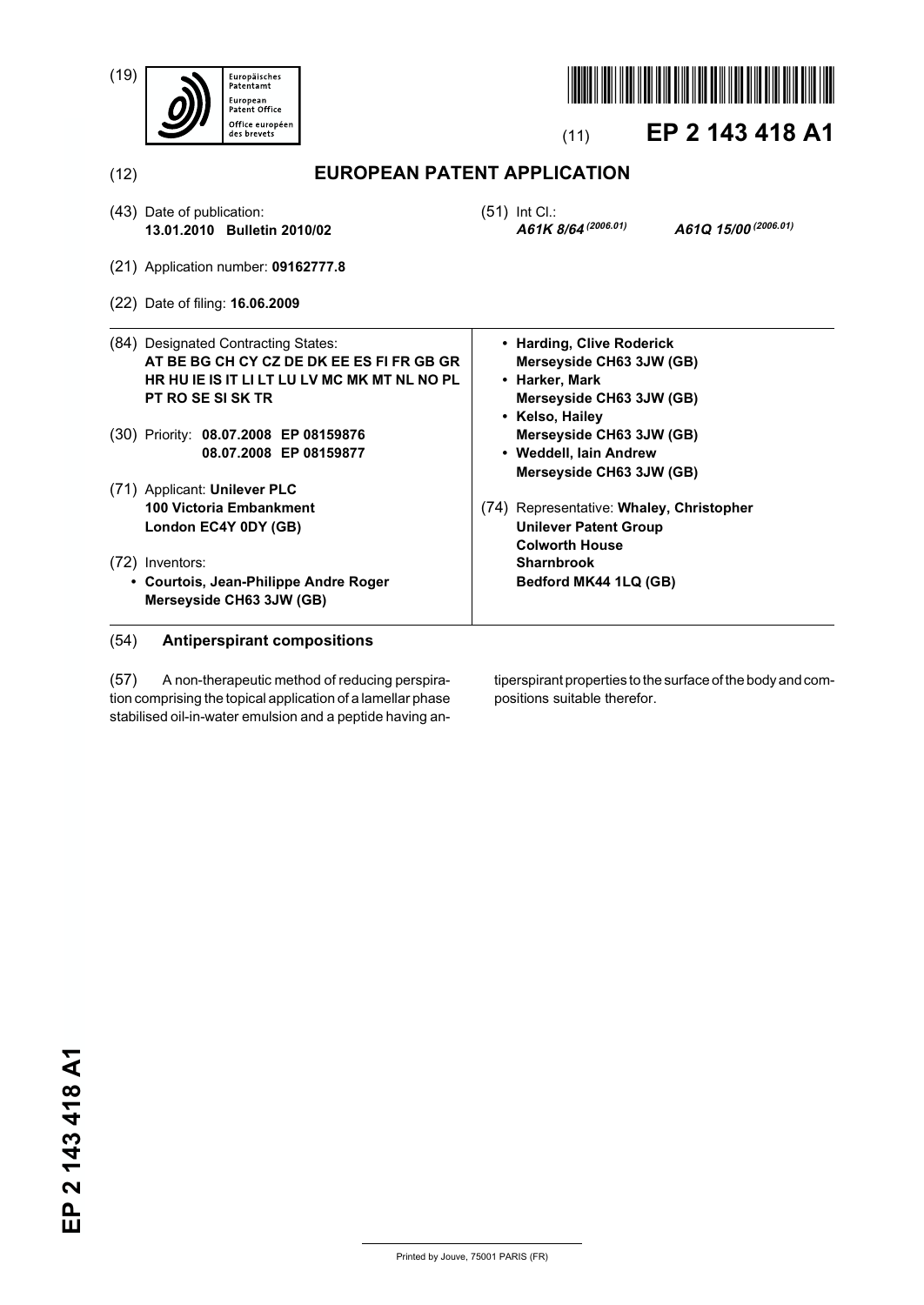## **Description**

30

45

50

**[0001]** This invention relates to the field of cosmetic products, in particular antiperspirant products. This invention also relates to methods of reducing perspiration upon the surface of the human body.

5 **[0002]** Cosmetic compositions used for reducing perspiration often comprise an astringent metal salt, such as aluminium or zirconium salt. Such salts are perceived as harsh or irritating by some consumers and there is a need for alternative means of achieving sweat reduction.

**[0003]** There are also disclosures in the prior art of compositions that reduce perspiration without the use of such astringent metal salts. In general, however, these compositions have not been particularly effective. Some such com-

10 positions comprise antiperspirant agents that act at a sub-cellular level, decreasing sweat at its source: the secretory coil of the sweat glands. Such agents generally have an effect upon the eccrine glands, but they may also affect the apocrine glands.

**[0004]** Publications have recently appeared suggesting that certain peptides might be effective against hyperhidrosis, or excessive sweating, by acting at a sub-cellular level within the secretory coil of the sweat glands.

15 **[0005]** WO 06/094193 (Revance Therapeutics Inc.) discloses multiple uses of peptides comprising the sequence Glu.Glu.Met.Gln.Arg.Arg., one of said uses being the treatment of hyperhidrosis.

**[0006]** A further peptide derivative, commercially available from Pentapharm AG and having the structure: β-Ala-Prodiaminobutyroylbenzylamide, is disclosed as suitable for treating hyperhydrosis in Research Disclosure, Vol. 519, 07 2007, p. 685.

20 **[0007]** There is a continuing need for effective perspiration reduction, particularly by agents that are not perceived as harsh or irritating. The problem to be solved is the provision of effective or improved sweat control via the use of a cosmetically acceptable composition or compositions.

**[0008]** In a first aspect of the present invention, there is provided a cosmetic composition comprising a lamellar phase stabilised oil-in-water emulsion and a peptide having antiperspirant properties.

25 **[0009]** In a second aspect of the present invention, there is provided a non-therapeutic method of reducing perspiration comprising the topical application of a lamellar phase stabilised oil-in-water emulsion and a peptide having antiperspirant properties to the surface of the body.

**[0010]** In a third aspect of the present invention, there is provided the use of a lamellar phase stabilised oil-in-water emulsion and a peptide having antiperspirant properties for the manufacture of a composition for the treatment of hyperhidrosis.

**[0011]** In the second aspect of the invention, it is not essential that the lamellar phase stabilised oil-in-water emulsion and the peptide having antiperspirant properties are part of the same composition. Independent application of the two materials may be employed. Such application may be concurrent or consecutive, provided that the treated surface experiences the presence of both components. When applied from independent compositions, it is preferred that the

35 product also comprises a means for, and/or instruction for, both of the compositions to be applied to the surface requiring treatment.

**[0012]** The method of controlling perspiration offered by the invention is particularly useful because the benefit can extend for a considerable period of time, often greater than 24 hours and sometimes even up to 4 days after application or longer. Significant deodorancy benefits may also accrue from the use of the present invention.

 $40$ **[0013]** The method of controlling perspiration and compositions according to present invention are particularly useful when direct application to the surface of the human body is involved. This is especially true when application to the axillae and/or feet is involved. Application to the axillae is most preferred because of the high concentration of eccrine sweat glands in these regions of the human body.

**[0014]** The method of controlling perspiration typically involves multiple applications of the composition or compositions. It is thought that multiple applications improve perspiration reduction by some form of build up effect. The composition

or compositions may be applied as part of one's daily regime, after washing, for example. **[0015]** In the methods and compositions according to the present invention, it believed that the lamellar phase stabilised

oil-in-water emulsion surprisingly enhances the antipersprancy performance of the peptide.

**[0016]** In this description, the term "comprising" should be understood to be non-exhaustive, i.e., meaning that other components may also be present.

**[0017]** Lamellar phase stabilised oil-in-water emulsions as used in the present invention may be called oleosome dispersions. Typically, they comprise dispersed droplets of oil surrounded by multiple layers of liquid crystalline lamellar phase comprised of one or more surfactants, non-ionic surfactants being preferred.

55 **[0018]** The lamellar phase stabilised oil-in-water emulsion typically forms part of a cosmetic composition. Further features of such compositions are described in the following paragraphs.

**[0019]** The oil of the oleosome dispersions should preferably remain in a liquid state at temperatures as low as 20°C or even 15°C. For this reasons, typical oils have melting point from their solid state of less than 20°C, preferably less than 15°C, and more preferably less than 10°C.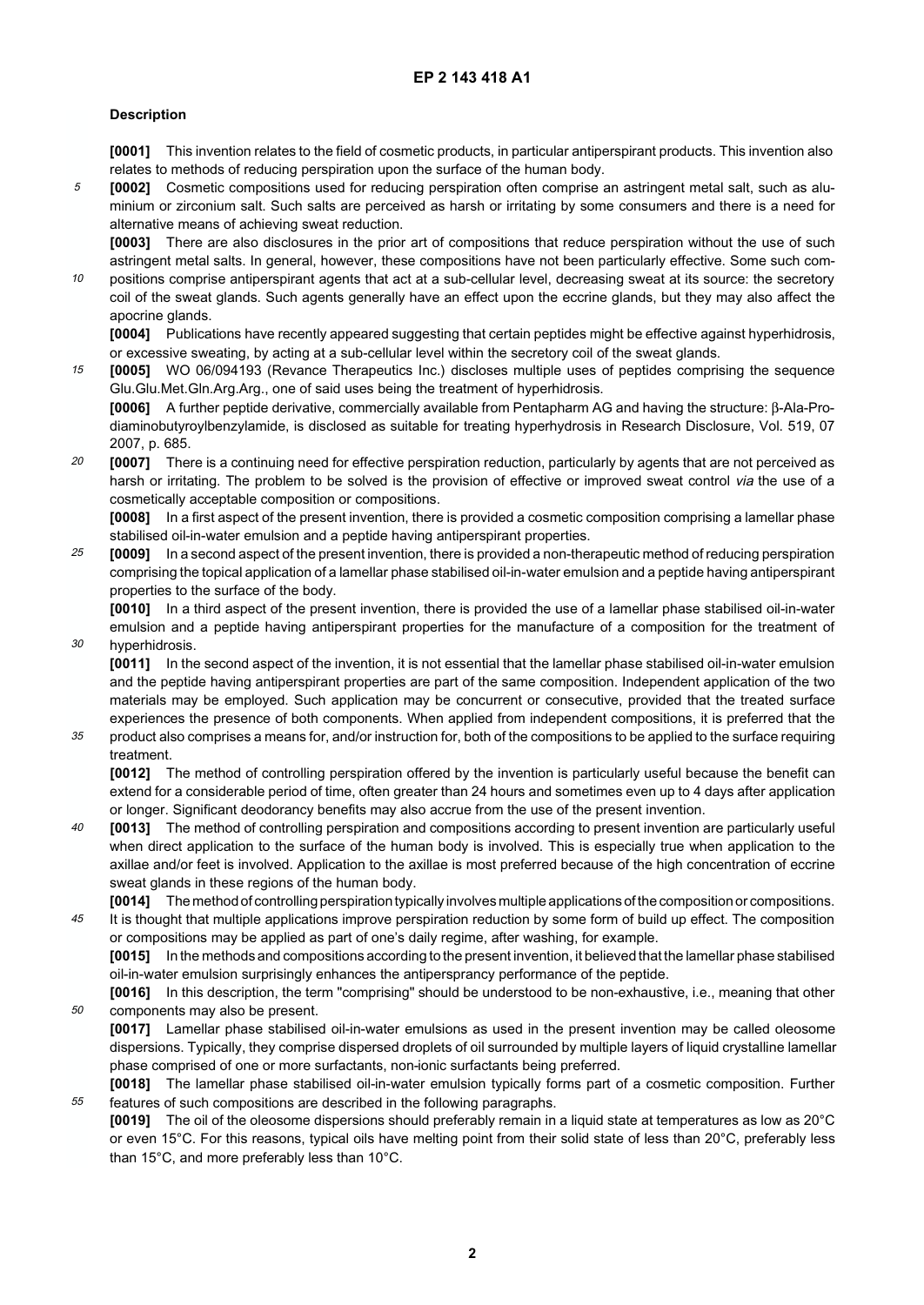**[0020]** Preferred oils should be relatively fluid, having a kinematic viscosity of less than 100 cSt (mm2/s) and preferably less than 50 cSt (mm $2$ /s) at 20 $^{\circ}$ C.

**[0021]** Suitable oils include hydrocarbon oils and ester oils, particularly triglyceride oils, such as sunflower seed oil. Other particular oils that might be used in the oleosomes are  $C_{12-15}$  alkyl benzoate esters, hydrogenated polybutene, PPG-14 butyl ether, triethyl citrate, isopropyl palmitate, and isopropylmyristate.

- **[0022]** The lamellar phase of the oleosome dispersion is typically comprised of two non-ionic surfactants, one having a relatively low HLB (less than 8 and preferably less than 5) and one having a relatively high HLB (more than 12 and preferably more than 15). The ratio high HLB surfactant to low HLB surfactant is chosen so as to give a stable oleosome dispersion, typically ratios being from 1:1 to 1:6 by weight, respectively. A blend of steareth-2 and steareth-20 has been
- 10 found to be suitable, particularly when used in combination with sunflower oil. Steareth-2 and steareth-20 are best used at a ratio of from 1:4 to 1:5 by weight.

**[0023]** The oleosome dispersions have an oil content that typically makes up from 1 to 30%, preferably from 1 to 20%, and more preferably from 1 to 10% by weight of the total composition. The surfactant content typically makes up from 1 to 30%, preferably from 1 to 20%, and more preferably from 1 to 10% by weight of the composition. The ratio of oil to surfactant is typically from 1:3 to 3:1 and preferably from 1:2 to 2:1.

**[0024]** The peptide having antiperspirant properties used in accordance with the present invention may be any peptide capable of reducing perspiration when applied to the surface of the body.

**[0025]** It is highly preferred that the peptide is water soluble. In this description, the term "water soluble" should be understood to refer to materials having a solubility in water at 25°C of 1 g/L or greater. Preferred peptides have a water solubility of 5g/L or greater and particularly preferred peptides have a water solubility of 10g/L or greater.

- **[0026]** It is preferred that the peptide is of 12 amino acid residues or less, more preferably 10 amino acid residues or less, and most preferably 8 amino acid residues or less. It has been found that longer peptides have at least the potential for causing undesirable responses on application to the human body.
- **[0027]** The stereochemistry of the amino acids of the peptide is typically L-.

5

15

20

30

25 **[0028]** A particular group of peptides capable of reducing perspiration comprise the amino acid sequence Glu.Glu.Met.Gln.Arg.Arg. Other amino acids may also be present in the peptide, provided that they do not interrupt the above sequence.

**[0029]** A particularly suitable peptide is the hexapeptide Glu.Glu.Met.Gln.Arg.Arg. This hexapeptide is commercially available as an acetate derivative under the trade name Argireline®. The structures of this material may be represented as: Ac-Glu-Glu-Met-Gln-Arg-Arg-NH<sub>2</sub> or Ac-EEMQRR-NH<sub>2</sub>.

- **[0030]** It is preferred that the peptide capable of reducing perspiration does not comprise the amino acid sequence Glu.Glu.Met.Gln.Arg.Arg.Ala. In other words, it is preferred that compositions according to the invention do not comprise a peptide comprising the amino acid sequence Glu.Glu.Met.Gln.Arg.Arg.Ala.
- 35 **[0031]** A particular group of peptides capable of reducing perspiration comprise the amino acid sequence Tyr.Ala.Gly.Phe.Leu. Other amino acids may also be present in the peptide, provided that they do not interrupt the above sequence. Peptides of this type are disclosed in WO 06/106164 (Lipotec S.A.). A peptide of this type having the structure Tyr.Ala.Gly.Phe.Leu. is commercially available under the trade name Leuphasyl® from Lipotec SA.

**[0032]** A particular peptide capable of reducing perspiration has the structure β-Ala-Pro-diaminobutyroylbenzylamide. The name of this peptide may be abbreviated to β-Ala-Pro-Dab. This peptide is commercially available under the trade

 $40$ name Syn-Ake<sup>®</sup> from Pentapharm AG. This peptide and others potentially capable of reducing perspiration are disclosed in WO 06/047900 (Pentapharm AG). **[0033]** In this description, the term "peptide" should be understood to mean "peptide or derivative thereof". "Derivatives

thereof" are typically esters, amides, or salts. Acetate esters are a particular example. Certain peptide derivatives hydrolyse on application to yield the parent peptide.

- 45 **[0034]** The peptide is preferably incorporated into a composition in an amount of from 0.0005 to 1%, particularly from 0.001 to 0.5%, and especially from 0.005 to 0.2% by weight of the composition. These levels of incorporation are extremely low when compared to conventional antiperspirant agents and allow space for significant levels of other components within compositions for use in accordance with the present invention (vide infra).
- 50 **[0035]** An anti-microbial deodorant agent is a preferred additional component of compositions suitable for use in accordance with the present invention. The anti-microbial deodorant agent may be a bacteriocidal agent or a bacteriostatic agent. Synergistic deodorancy benefits may be achieved using compositions comprising an anti-microbial deodorant agent.

**[0036]** Preferred anti-microbial deodorant agents are organic in nature and such anti-microbial deodorant agents are particularly preferred in compositions that do not comprise an astringent salt of aluminium and/or zirconium.

55 **[0037]** When employed, the anti-microbial deodorant agent is typically incorporated into the composition at from 0.01 % to 3% and particularly at from 0.03% to 0.5%.

**[0038]** Preferred anti-microbial deodorant agents have a minimum inhibitory concentration (MIC) of 1 mg.ml-1 or less, particularly 200  $\mu$ q.ml<sup>-1</sup> or less, and especially 100  $\mu$ q.ml<sup>-1</sup> or less. The MIC of an anti-microbial agent is the minimum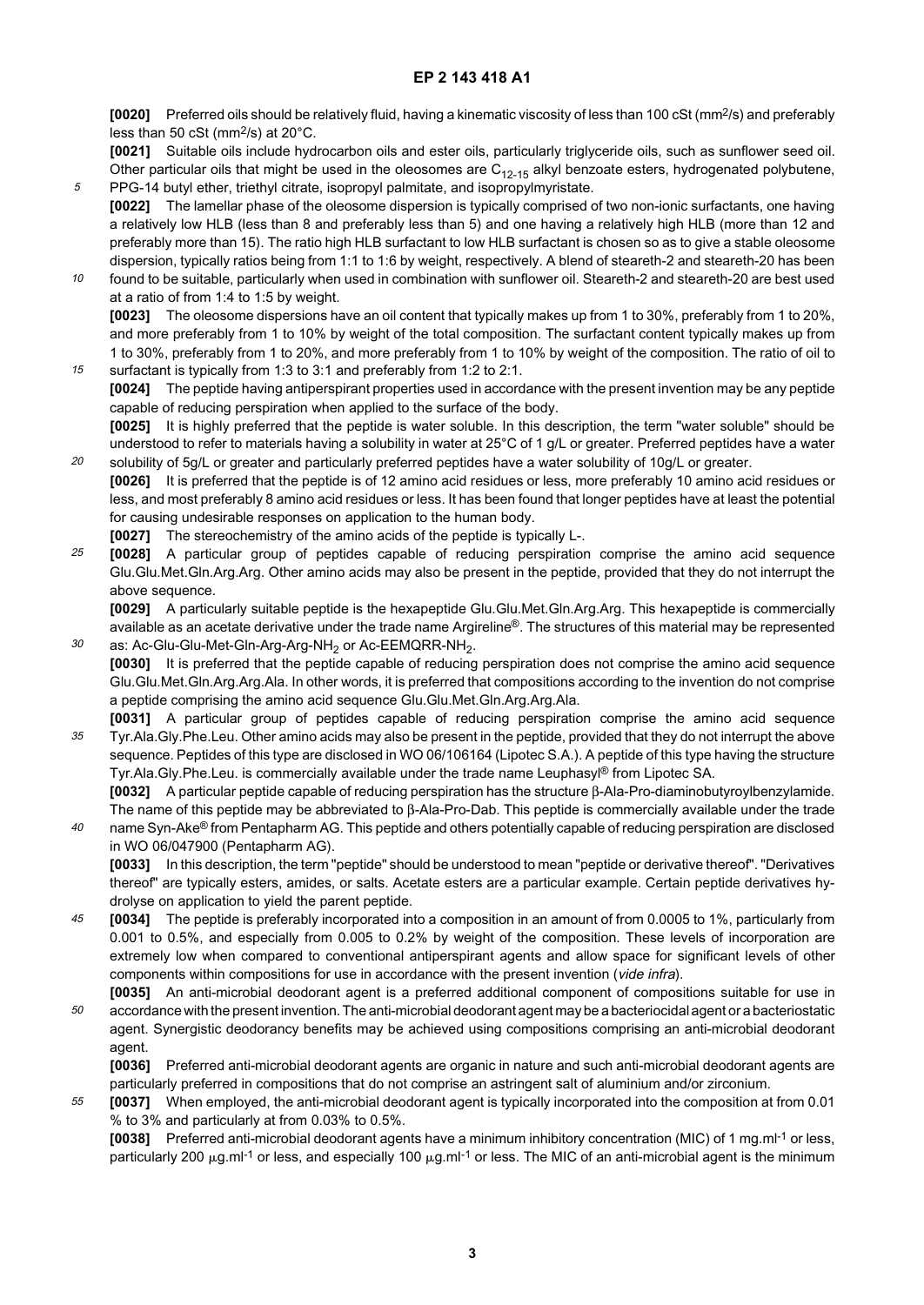concentration of the agent required to significantly inhibit microbial growth. Inhibition is considered "significant" if an 80% or greater reduction in the growth of an inoculum of Staphylococcus epidermidis is observed, relative to a control medium without an anti-microbial agent, over a period of 16 to 24 hours at 37°C. Details of suitable methods for determining MICs can be found in "Antimicrobial Agents and Susceptibility Testing", C.Thornsberry, (in "Manual of Clinical Microbi-

- 5 ology", 5th Edition, Ed. A. Balows et al, American Society for Microbiology, Washington D.C., 1991). A particularly suitable method is the Macrobroth Dilution Method as described in Chapter 110 of above publication (pp. 1101-1111) by D. F. Sahm and J. A. Washington II. MICs of anti-microbials suitable for inclusion in the compositions of the invention are triclosan: 0.01-10  $\mu$ g.ml<sup>-1</sup> (J.Regos et al., Dermatologica (1979), 158: 72-79) and farnesol: ca. 25  $\mu$ g.ml<sup>-1</sup> (K. Sawano, T. Sato, and R. Hattori, Proceedings of the 17th IFSCC International Conference, Yokahama (1992) p.210-232). By
- 10 contrast ethanol and similar alkanols have MICs of greater than 1 mg.ml<sup>-1</sup>. **[0039]** Suitable organic anti-microbials are bactericides, for example quaternary ammonium compounds, like cetyltrimethylammonium salts; chlorhexidine and salts thereof; and diglycerol monocaprate, diglycerol monolaurate, glycerol monolaurate, and similar materials, as described in "Deodorant Ingredients", S.A.Makin and M.R.Lowry, in "Antiperspirants and Deodorants", Ed. K. Laden (1999, Marcel Dekker, New York). More preferred anti-microbials for use in the
- 15 compositions of the invention are polyhexamethylene biguanide salts (also known as polyaminopropyl biguanide salts), an example being Cosmocil CQ™ available from Zeneca PLC, preferably used at up to 1% and more preferably at 0.03% to 0.3% by weight; 2',4,4'-trichloro,2-hydroxy-diphenyl ether (triclosan), preferably used at up to 1 % by weight of the composition and more preferably at 0.05-0.3%; and 3,7,11-trimethyldodeca-2,6,10-trienol (farnesol), preferably used at up to 1% by weight of the composition and more preferably at up to 0.5%.
- 20 **[0040]** Other suitable organic antimicrobial agents are transition metal chelators, as described in WO01/52805, for example. Transitional metal chelators having a binding coefficient for iron(III) of greater than 10<sup>26</sup>, for example diethylenetriaminepentaacetic acid and salts thereof are preferred.

**[0041]** The lamellar phase stabilised oil-in-water emulsion may be applied to the surface of the human body by any means. Liquid compositions comprising the lamellar phase stabilised oil-in-water emulsion can be by absorption onto a carrier matrix like paper, fabric, or sponge and applied by contacting said carrier matrix with the surface. Application can also comprise a combination of any two or more of the above techniques.

**[0042]** Other cosmetically acceptable components may also be present in compositions used in accordance with the present invention. Such will vary according to the desired mode of application of the composition. For example, a volatile propellant is a typical component in compositions for spray application and a liquid carrier fluid (usually water) is a typical

- 30 component in compositions for roll-on application. Thickeners, in particular cellulosic thickeners such as hydroxypropylcellulose and hydroxyethycellulose may also be used in roll-on compositions. **[0043]** Certain sensory modifiers are further desirable components. Such materials are preferably used at a level of up to 20% by weight of the composition. Emollients, humectants, volatile oils, non-volatile oils, and particulate solids which impart lubricity are all suitable classes of sensory modifiers. Examples of such materials include cyclomethicone,
- 35 dimethicone, dimethiconol, isopropyl myristate, isopropyl palmitate, talc, finely-divided silica (eg. Aerosil 200), particulate polyethylene (eg. Acumist B18), polysaccharides, corn starch, C12-C15 alcohol benzoate, PPG-3 myristyl ether, octyl dodecanol, C7-C14 isoparaffins, di-isopropyl adipate, isosorbide laurate, PPG-14 butyl ether, glycerol, hydrogenated polyisobutene, polydecene, titanium dioxide, phenyl trimethicone, dioctyl adipate, and hexamethyl disiloxane. **[0044]** Fragrance is also a desirable additional component. Suitable materials include conventional perfumes, such
- $40$ as perfume oils and also include so-called deoperfumes, as described in EP 545,556 and other publications. Levels of incorporation are preferably up to 4% by weight, particularly from 0.1% to 2% by weight, and especially from 0.7% to 1.7% by weight.

**[0045]** It should be noted that certain components of compositions perform more than one function. Such components are particularly preferred additional ingredients, their use often saving both money and formulation space. Examples of

45 such components include ethanol, isopropyl myristate, and the many components that can act as sensory modifiers. **[0046]** Further additional components that may also be included are colourants and preservatives at a conventional concentration, for example  $C_1-C_3$  alkyl parabens.

## Examples

**[0047]** The compositions indicated in Table 1 were prepared using methods known in the art. The steareth-2, steareth-20, and sunflower oil formed a lamellar phase stabilised oil-in-water emulsion.

**[0048]** Throughout these Examples, percentages are by weight, unless otherwise indicated.

55

50

25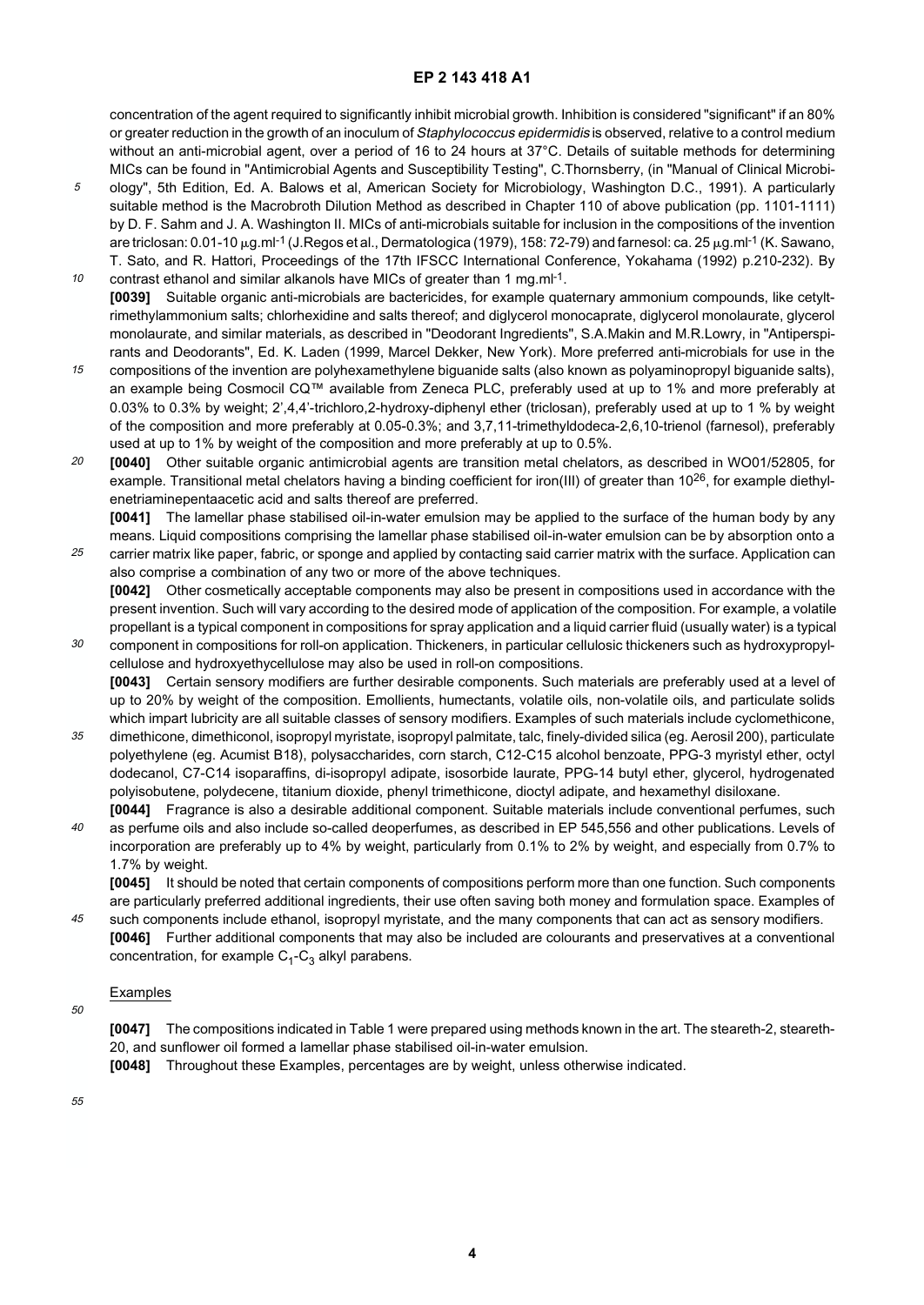|          | <b>Chemical Name</b>                                                                                                                                                                                                                                                                                                                                                                                                                                                                                                                                                                                        | Amount (%) |              | <b>Trade Name</b> | <b>Supplier</b>        |            |
|----------|-------------------------------------------------------------------------------------------------------------------------------------------------------------------------------------------------------------------------------------------------------------------------------------------------------------------------------------------------------------------------------------------------------------------------------------------------------------------------------------------------------------------------------------------------------------------------------------------------------------|------------|--------------|-------------------|------------------------|------------|
|          | <b>Composition:</b>                                                                                                                                                                                                                                                                                                                                                                                                                                                                                                                                                                                         | 1          | $\mathbf{2}$ | 3                 |                        |            |
| 5        | Water and minors                                                                                                                                                                                                                                                                                                                                                                                                                                                                                                                                                                                            | 82.8       | 88.8         | 72.8              |                        | Local      |
|          | Helianthus Annuus <sup>1</sup>                                                                                                                                                                                                                                                                                                                                                                                                                                                                                                                                                                              | 4.0        | 4.0          | 4.0               | Agri Pure 80           | Cargill    |
|          | Steareth-2                                                                                                                                                                                                                                                                                                                                                                                                                                                                                                                                                                                                  | 2.6        | 2.6          | 2.6               | Volpo S2               | Croda      |
| 10       | Steareth-20                                                                                                                                                                                                                                                                                                                                                                                                                                                                                                                                                                                                 | 0.6        | 0.6          | 0.6               | Brij 78                | Uniqema    |
|          | β-Ala-Pro-Dab                                                                                                                                                                                                                                                                                                                                                                                                                                                                                                                                                                                               | −−         | 43           |                   | Syn-Ake®               | Pentapharm |
|          | Tyr.Ala.Gly.Phe.Leu.                                                                                                                                                                                                                                                                                                                                                                                                                                                                                                                                                                                        | 102        | --           |                   | Leuphasyl <sup>®</sup> | Lipotec SA |
|          | Ac-EEMQRR-NH <sub>2</sub>                                                                                                                                                                                                                                                                                                                                                                                                                                                                                                                                                                                   |            |              | 20 <sup>4</sup>   | Argireline®            | Lipotec SA |
| 15<br>20 | 1. Sunflower seed oil.<br>2. This amount refers to the 0.05% aqueous solution of Leuphasyl <sup>®</sup> supplied by<br>Lipotec. Hence, the actual amount of peptide present in the composition was<br>$0.005\%$ .<br>3. This amount refers to the 0.25% aqueous-glycerol (70/30 w/w) solution of<br>Syn-Ake <sup>®</sup> supplied by Pentapharm. Hence, the actual amount of peptide present<br>in the composition was 0.01 %.<br>4. This amount refers to the 0.05% aqueous solution of Argireline <sup>®</sup> supplied by<br>Lipotec. Hence, the actual amount of peptide present in the composition was |            |              |                   |                        |            |
| 25       | $0.01 \%$ .                                                                                                                                                                                                                                                                                                                                                                                                                                                                                                                                                                                                 |            |              |                   |                        |            |

Table 1

30 **[0049]** The following protocol was used to evaluate the compositions of Table 1. Trained operators applied one composition to a first axilla of panellists once each day for four consecutive days in week one and then for three consecutive days in week two (ca. 0.3g per axilla). A control composition was applied to the panellists' second axilla. The panellists self-applied at home at the weekend in between the two test weeks. A conventional roll-ball applicator was used for the applications. At intervals during the test, panellists were required to sit in a hot room (temperature: 40°C; relative humidity: 40%) for up to one hour and twenty minutes. During the sittings, sweat was collected on absorbent cotton pads held in each axilla and the amount produced was recorded.

35 **[0050]** Hot room sittings were done after the periods indicated in Table 2. The final sitting was done 96 hours after the final applications, the panellists being allowed to wash as normal during the intervening period. Table 2 indicates the "Sweat Weight Reduction (SWR)" achieved by each composition relative to the control composition (which was a simple ethanolic deodorant, lacking any antiperspirant active).

|    | Table 2                                                                                              |                |              |      |  |
|----|------------------------------------------------------------------------------------------------------|----------------|--------------|------|--|
| 40 | Time*                                                                                                | <b>SWR (%)</b> |              |      |  |
|    | <b>Composition:</b>                                                                                  | 1              | $\mathbf{2}$ | 3    |  |
|    | 4 days                                                                                               |                | 16.5         |      |  |
| 45 | 7 days                                                                                               |                | 26.5         | 22.6 |  |
|    | 10 days                                                                                              | 25.4           | 27.5         | 27.7 |  |
|    | +4 days "wash out"                                                                                   | 18             | 18           | 17.9 |  |
| 50 | * Time after initial application. Hot room<br>sittings done before application on days 4<br>and $7.$ |                |              |      |  |

50

55

**[0051]** Significant SWRs were achieved with all three compositions. The results after the 4 day "wash out" period were particularly surprising.

**[0052]** In a further study, the Argireline® (at 0.01 %, as in Composition 2) was formulated into a simple aqueous ethanol roll-on composition thickened by hydroxypropylcellulose and was evaluated using the protocol described above. The compositions are indicated in Table 3.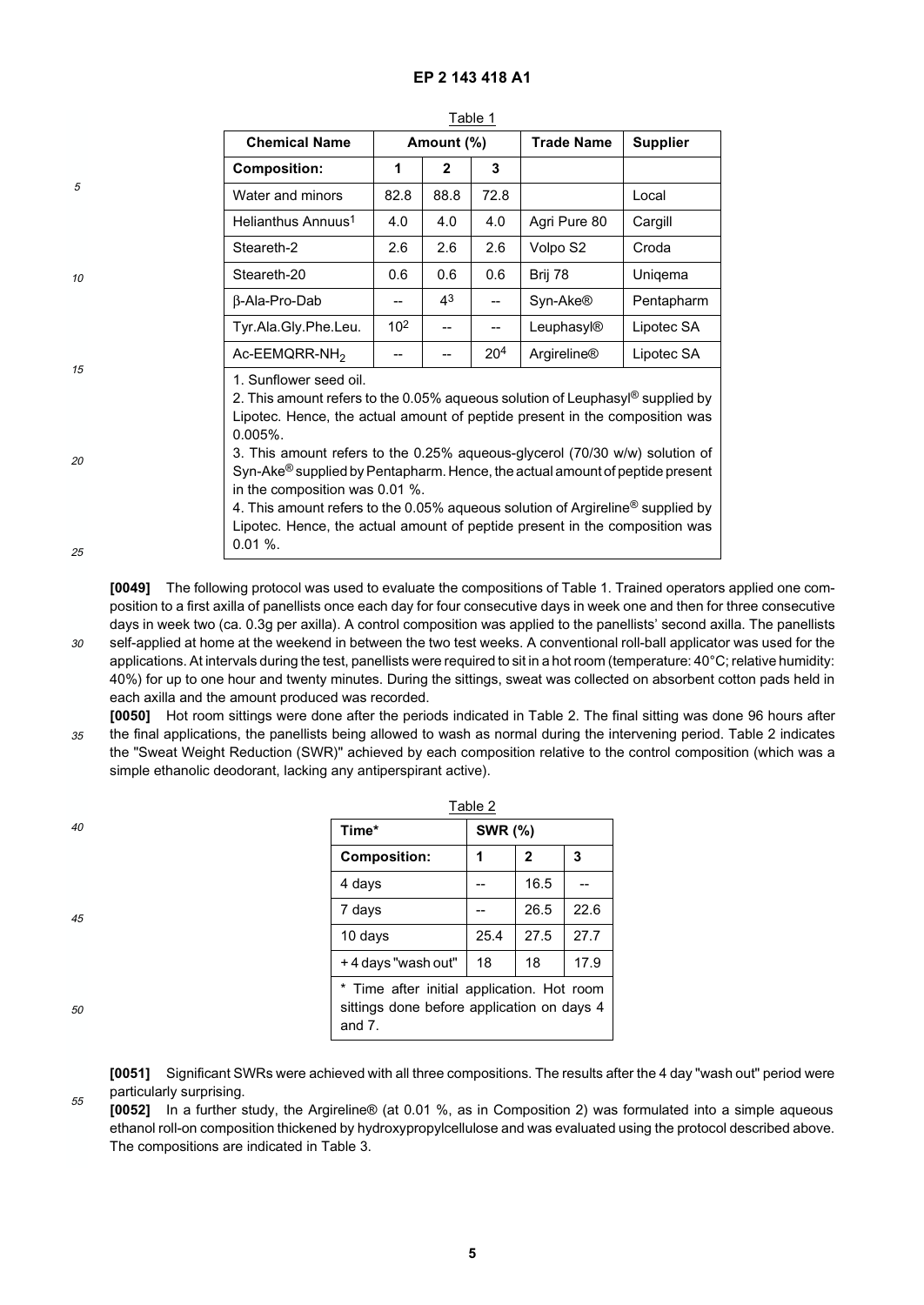| i abie o                                                                                                                                                                             |            |       |                   |                 |  |  |  |
|--------------------------------------------------------------------------------------------------------------------------------------------------------------------------------------|------------|-------|-------------------|-----------------|--|--|--|
| <b>Chemical Name</b>                                                                                                                                                                 | Amount (%) |       | <b>Trade Name</b> | <b>Supplier</b> |  |  |  |
| <b>Composition:</b>                                                                                                                                                                  | A          | в     |                   |                 |  |  |  |
| Water                                                                                                                                                                                | 79.4       | 59.4  |                   |                 |  |  |  |
| $Ac$ -EEMQRR-NH <sub>2</sub>                                                                                                                                                         |            | 20.01 | Argireline®       | Lipotec SA      |  |  |  |
| Alcohol                                                                                                                                                                              | 20         | 20    | Ethanol           | <b>BDH</b>      |  |  |  |
| Hydroxypropylcellulose                                                                                                                                                               | 0.6        | 0.6   | Klucel M          | <b>Hercules</b> |  |  |  |
| 1. This amount refers to the 0.05% aqueous solution of Argireline <sup>®</sup><br>supplied by Lipotec. Hence, the actual amount of peptide present in the<br>composition was 0.01 %. |            |       |                   |                 |  |  |  |

Table 2

15

5

10

**[0053]** Composition B (with Argireline®) only reached a SWR of 6.4% after 10 days, relative to Composition A (without Argireline®). Clearly, this difference is much less than that achieved for the Examples according to the invention and, indeed, it was not significant at the 95% level.

#### 20

25

30

35

## **Claims**

- **1.** A non-therapeutic method of reducing perspiration comprising the topical application of a lamellar phase stabilised oil-in-water emulsion and a peptide having antiperspirant properties to the surface of the body.
- **2.** A method according to claim 1, wherein the peptide comprises the amino acid sequence Glu.Glu.Met.Gln.Arg.Arg.
- **3.** A method according to claim 1 or claim 2, wherein the peptide does not comprise the amino acid sequence Glu.Glu.Met.Gln.Arg.Arg.Ala.
- **4.** A method according to claim 1, wherein the peptide comprises the amino acid sequence Tyr.Ala.Gly.Phe.Leu.
- **5.** A method according to claim 1, wherein the peptide is β-Ala-Pro-diaminobutyroylbenzylamide.
- **6.** A method according to any of preceding claims, wherein the lamellar phase stabilised oil-in-water emulsion comprises oil droplets surrounded by multiple layers of liquid crystalline phase comprised of one or more surfactants.
	- **7.** A method according to claim 6, wherein the multiple layers of liquid crystalline phase comprise non-ionic surfactant.
- 40 **8.** A method according to claim 7, wherein the multiple layers of liquid crystalline phase comprise two non-ionic surfactants, one having a HLB of less than 8 and another having a HLB of greater than 12.
	- **9.** A composition comprising a lamellar phase stabilised oil-in-water emulsion and a peptide having antiperspirant properties.
		- **10.** A composition according to claim 1, comprising an anti-microbial deodorant agent.
		- **11.** The use of a lamellar phase stabilised oil-in-water emulsion and a peptide having antiperspirant properties for the manufacture of a composition for the treatment of hyperhidrosis.

50

45

55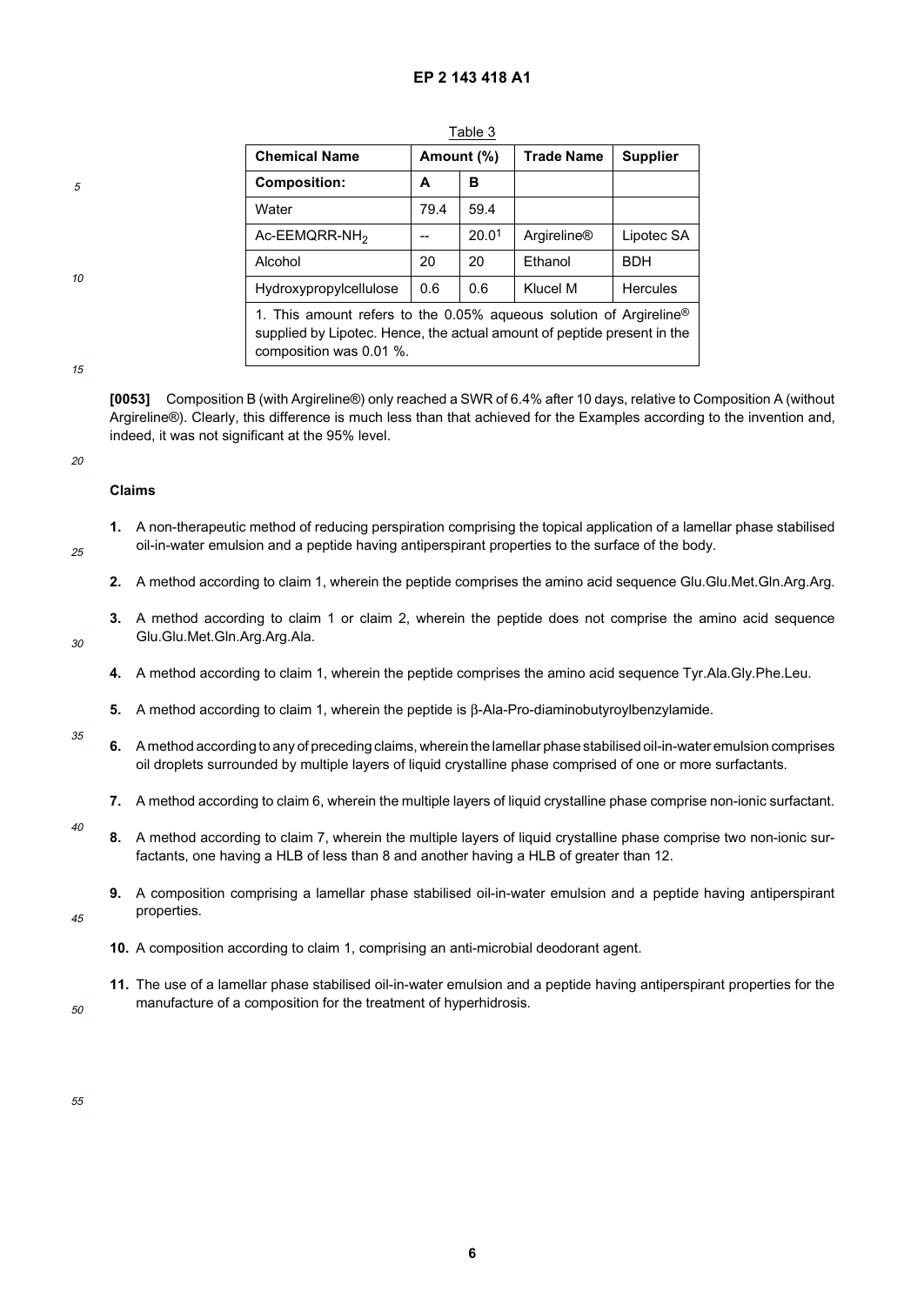

J.

# PARTIAL EUROPEAN SEARCH REPORT

**Application Number** 

which under Rule 63 of the European Patent Convention  $EP$  09 16 2777<br>shall be considered, for the purposes of subsequent<br>proceedings, as the European search report

|                                                                                                                                                                                                                                                                                                                                                                                                                                                                                                   | DOCUMENTS CONSIDERED TO BE RELEVANT                                                                                                                                   |                                                                                                                                                                                                          |                      |                                                     |
|---------------------------------------------------------------------------------------------------------------------------------------------------------------------------------------------------------------------------------------------------------------------------------------------------------------------------------------------------------------------------------------------------------------------------------------------------------------------------------------------------|-----------------------------------------------------------------------------------------------------------------------------------------------------------------------|----------------------------------------------------------------------------------------------------------------------------------------------------------------------------------------------------------|----------------------|-----------------------------------------------------|
| Category                                                                                                                                                                                                                                                                                                                                                                                                                                                                                          | of relevant passages                                                                                                                                                  | Citation of document with indication, where appropriate,                                                                                                                                                 | Relevant<br>to claim | <b>CLASSIFICATION OF THE</b><br>APPLICATION (IPC)   |
| X                                                                                                                                                                                                                                                                                                                                                                                                                                                                                                 | WO 2008/058943 A2 (HENKEL KGAA [DE];<br>BUSE NAD) 22 May 2008 (2008-05-22)<br>* pages $44-46$ ; claims *<br>* page 6, lines $9-14$ *                                  | BANOWSKI BERNHARD [DE]; CLAAS MARCUS [DE];                                                                                                                                                               | 1-11                 | INV.<br>A61K8/64<br>A61Q15/00                       |
| Υ                                                                                                                                                                                                                                                                                                                                                                                                                                                                                                 | FRANK A) 19 October 2006 (2006-10-19)<br>$*$ claims $*$                                                                                                               | WO 2006/110753 A2 (COTY S A [FR]; KNOPF<br>MICHAEL A [US]; POLK MICHELE [US]; LUCIA                                                                                                                      | 1-10                 |                                                     |
| Υ                                                                                                                                                                                                                                                                                                                                                                                                                                                                                                 | WO 2006/136330 A1 (HENKEL KGAA [DE];<br>$*$ claims $*$                                                                                                                | BANOWSKI BERNHARD [DE]; WADLE ARMIN [DE];<br>CLAAS MARC) 28 December 2006 (2006-12-28)                                                                                                                   | 1-10                 |                                                     |
| χ                                                                                                                                                                                                                                                                                                                                                                                                                                                                                                 | M [US) 8 September 2006 (2006-09-08)                                                                                                                                  | WO 2006/094193 A2 (REVANCE THERAPEUTICS<br>INC [US]; DAKE MICHAEL D [US]; WAUGH JACOB                                                                                                                    | 11                   |                                                     |
| γ                                                                                                                                                                                                                                                                                                                                                                                                                                                                                                 | * claims; sequences *                                                                                                                                                 | - / - -                                                                                                                                                                                                  | 1-10                 | <b>TECHNICAL FIELDS</b><br><b>SEARCHED</b><br>(IPC) |
|                                                                                                                                                                                                                                                                                                                                                                                                                                                                                                   |                                                                                                                                                                       |                                                                                                                                                                                                          |                      | A61K<br>A610                                        |
|                                                                                                                                                                                                                                                                                                                                                                                                                                                                                                   | <b>INCOMPLETE SEARCH</b><br>be carried out, or can only be carried out partially, for these claims.<br>Claims searched completely :<br>Claims searched incompletely : | The Search Division considers that the present application, or one or more of its claims, does/do<br>not comply with the EPC to such an extent that a meaningful search into the state of the art cannot |                      |                                                     |
|                                                                                                                                                                                                                                                                                                                                                                                                                                                                                                   | Claims not searched :                                                                                                                                                 |                                                                                                                                                                                                          |                      |                                                     |
|                                                                                                                                                                                                                                                                                                                                                                                                                                                                                                   | Reason for the limitation of the search:<br>see sheet C                                                                                                               |                                                                                                                                                                                                          |                      |                                                     |
|                                                                                                                                                                                                                                                                                                                                                                                                                                                                                                   |                                                                                                                                                                       |                                                                                                                                                                                                          |                      |                                                     |
|                                                                                                                                                                                                                                                                                                                                                                                                                                                                                                   | Place of search                                                                                                                                                       | Date of completion of the search                                                                                                                                                                         |                      | Examiner                                            |
|                                                                                                                                                                                                                                                                                                                                                                                                                                                                                                   | Munich                                                                                                                                                                | 2 October 2009                                                                                                                                                                                           |                      | Miller, Bernhard                                    |
| CATEGORY OF CITED DOCUMENTS<br>T: theory or principle underlying the invention<br>E: earlier patent document, but published on, or<br>X : particularly relevant if taken alone<br>after the filing date<br>D: document cited in the application<br>Y : particularly relevant if combined with another<br>document of the same category<br>L: document cited for other reasons<br>A: technological background<br>O : non-written disclosure<br>& : member of the same patent family, corresponding |                                                                                                                                                                       |                                                                                                                                                                                                          |                      |                                                     |
|                                                                                                                                                                                                                                                                                                                                                                                                                                                                                                   | P : intermediate document                                                                                                                                             | document                                                                                                                                                                                                 |                      |                                                     |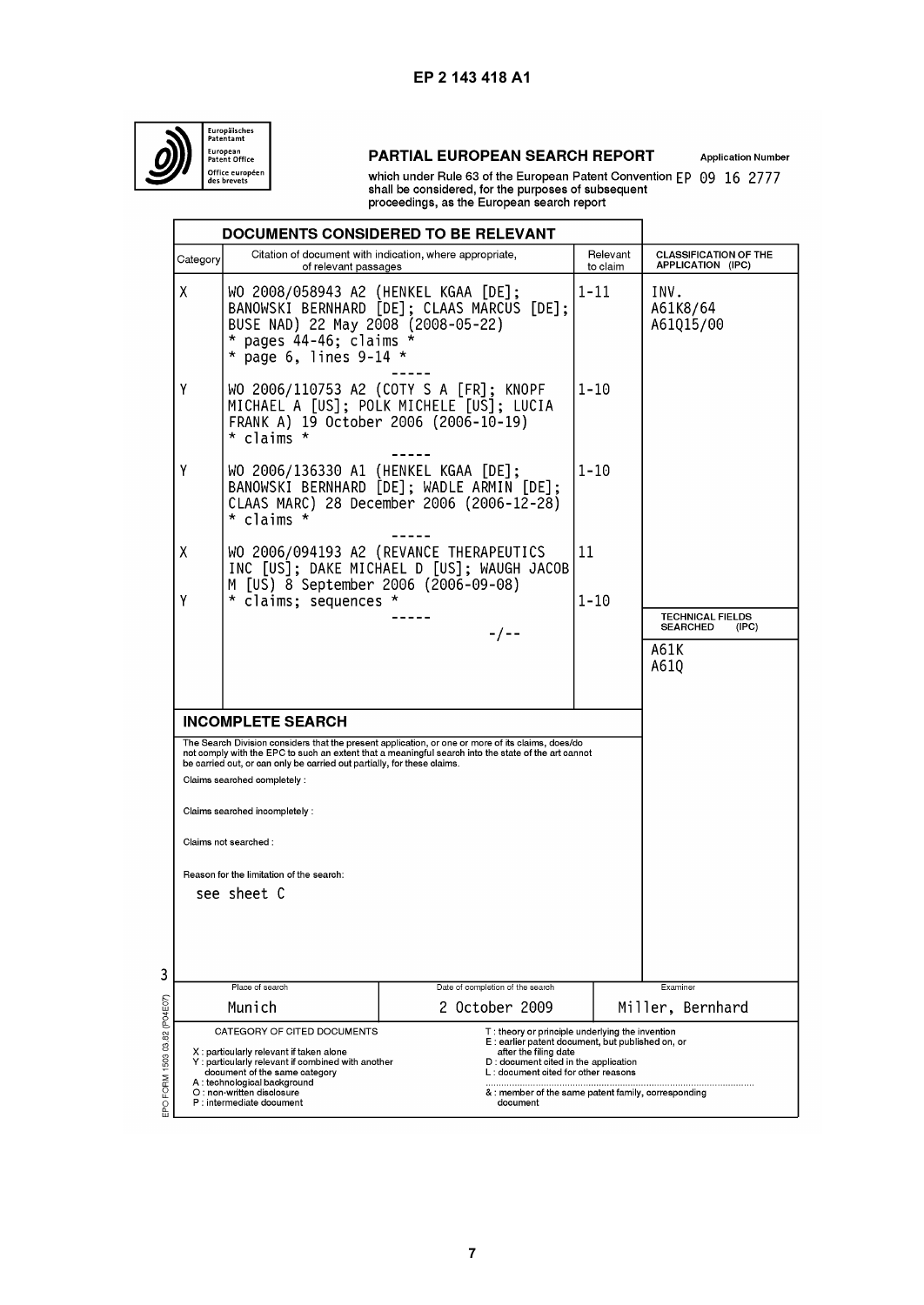

# PARTIAL EUROPEAN SEARCH REPORT

**Application Number** EP 09 16 2777

|          | <b>DOCUMENTS CONSIDERED TO BE RELEVANT</b>                                                                                                             |                      | <b>CLASSIFICATION OF THE</b><br>APPLICATION (IPC)   |
|----------|--------------------------------------------------------------------------------------------------------------------------------------------------------|----------------------|-----------------------------------------------------|
| Category | Citation of document with indication, where appropriate,<br>of relevant passages                                                                       | Relevant<br>to claim |                                                     |
| X.       | WO 2006/106164 A1 (LIPOTEC SA [ES]; FERRER 1-10<br>MONTIEL ANTONIO [ES]; CEBRIAN PUCHE JUAN<br>[ES]) 12 October 2006 (2006-10-12)<br>$*$ example 6 $*$ |                      |                                                     |
| X        | EP 1 813 310 A2 (HENKEL KGAA [DE])<br>1 August 2007 (2007-08-01)<br>* examples $4,5,8,10$ *                                                            | $1 - 10$             |                                                     |
| Χ        | WO 2006/047900 A2 (PENTAPHARM AG [CH];<br>IMFELD DOMINIK [CH]; ZIEGLER HUGO [CH];<br>HEIDL MAR) 11 May 2006 (2006-05-11)<br>$*$ examples $*$           | $9 - 10$             |                                                     |
| A        | FR 2 735 687 A (SEDERMA SA [FR])<br>27 December 1996 (1996-12-27)<br>$*$ example 1 $*$                                                                 | $1 - 11$             | <b>TECHNICAL FIELDS</b><br><b>SEARCHED</b><br>(IPC) |
| A        | US 2008/107679 A1 (DILALLO NATALIE [US] ET 1-11<br>AL) 8 May 2008 (2008-05-08)<br>$*$ examples 17.18 $*$                                               |                      |                                                     |
| А        | GB 1 523 812 A (ICI LTD)<br>6 September 1978 (1978-09-06)<br>* table XIII *                                                                            | $1 - 11$             |                                                     |
| A        | US 5 788 956 A (DE LACHARRIERE OLIVIER<br>[FR] ET AL) 4 August 1998 (1998-08-04)<br>$*$ claims $*$                                                     | $1 - 11$             |                                                     |
|          |                                                                                                                                                        |                      |                                                     |
|          |                                                                                                                                                        |                      |                                                     |
|          |                                                                                                                                                        |                      |                                                     |
|          |                                                                                                                                                        |                      |                                                     |
|          |                                                                                                                                                        |                      |                                                     |
|          |                                                                                                                                                        |                      |                                                     |
|          |                                                                                                                                                        |                      |                                                     |
|          |                                                                                                                                                        |                      |                                                     |
|          |                                                                                                                                                        |                      |                                                     |
|          |                                                                                                                                                        |                      |                                                     |
|          |                                                                                                                                                        |                      |                                                     |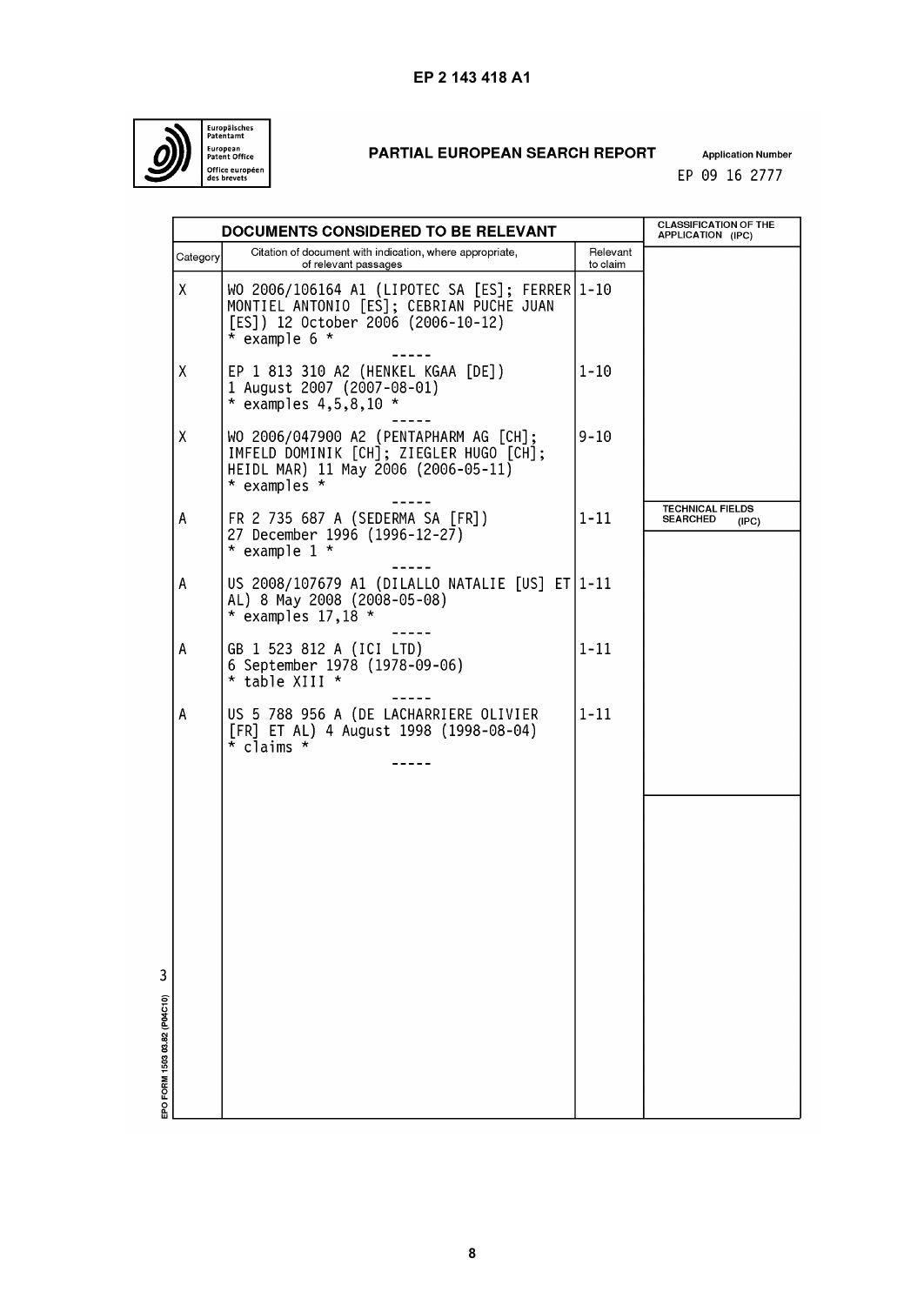

# **INCOMPLETE SEARCH** SHEFT C

**Application Number** EP 09 16 2777

Claim(s) completely searchable:  $2 - 5$ Claim(s) searched incompletely:  $1.6 - 11$ Reason for the limitation of the search: Claim 1 is directed to a method of reducing perspiration by using a peptide having antiperspirant properties to the surface of the body. The present claim 1 therefore encompasses compounds defined only by their desired function, contrary to the requirement of clarity in Article 84<br>EPC, because the "result-to-be-achieved" type of definition does not allow the scope of the claim to be ascertained. The present application only explicitly proposes 4 peptides as disclosed in present claims 2-5 which allegedly have the claimed antiperspirant properties. The present application however is completely silent which further peptides have the required antiperspirant property or which structural characteristic is required to achieve the desired antiperspirant property. This teaching does also not form part of the general knowledge of the skilled person. The skilled person is therefore left alone to synthesise arbitrarily further peptides and to test them for their antiperspirant property. An infinite number of peptides are known and can be tested. However, it is a mere chance event to find a further peptide fulfilling the required property without any further guidance in the application as filed. Thus,<br>the skilled person can only find further suitable peptides when starting its own research program and by performing an undue amount of experimental work (Guidelines C-II, 4.9). Thus, the skilled person is unable to perform the method as defined by claim 1 over the whole scope claimed (Article 83 EPC). The fact that any possible peptide could be screened does not overcome this objection, as the skilled person would not know beforehand whether it fell within the scope claimed, except for the compounds disclosed in the claims 2-5. Undue experimentation would be required to screen compounds randomly. Non-compliance with the substantive provisions is such that no meaningful search of claim 1 could be carried out at all (Rule 63 EPC). The same reasoning applies for claims 9 and  $11$ .<br>The scope of the search of claims 1,9 and 11 therefore has been limited to the specific peptides defined in present claims 2-5.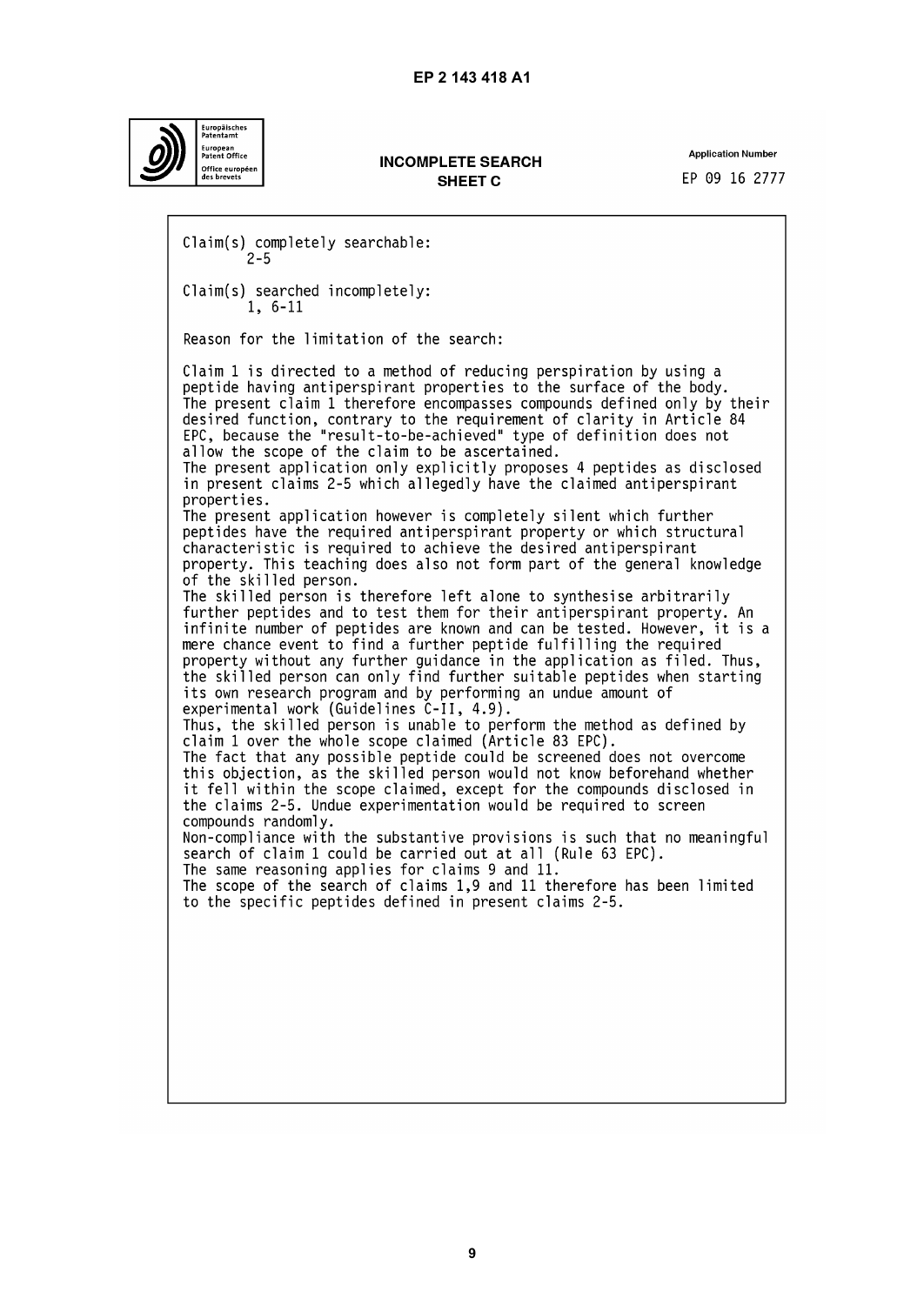#### ANNEX TO THE EUROPEAN SEARCH REPORT ON EUROPEAN PATENT APPLICATION NO.

EP 09 16 2777

This annex lists the patent family members relating to the patent documents cited in the above-mentioned European search report.<br>The members are as contained in the European Patent Office EDP file on<br>The European Patent O

 $02 - 10 - 2009$ 

| Patent document<br>cited in search report | Publication<br>date | Patent family<br>member(s)                                                                                                                                        | Publication<br>date                                                                                                    |
|-------------------------------------------|---------------------|-------------------------------------------------------------------------------------------------------------------------------------------------------------------|------------------------------------------------------------------------------------------------------------------------|
| WO 2008058943<br>A <sub>2</sub>           | 22-05-2008          | DE 102006053886 A1<br>ЕP<br>2076235 A2                                                                                                                            | $15 - 05 - 2008$<br>08-07-2009                                                                                         |
| WO 2006110753<br>A <sub>2</sub>           | 19-10-2006          | <b>NONE</b>                                                                                                                                                       |                                                                                                                        |
| WO 2006136330<br>A1                       | 28-12-2006          | EP<br>1893301 A1<br>US<br>2009010864 A1                                                                                                                           | $05 - 03 - 2008$<br>08-01-2009                                                                                         |
| WO 2006094193<br>A <sub>2</sub>           | 08-09-2006          | 2006218455 A1<br>AU<br>CА<br>2599016 A1<br>CN<br>101160318 A<br>EP<br>1856139 A2<br>JP<br>2008531725 T<br>KR<br>20080016992 A                                     | ------<br>08-09-2006<br>08-09-2006<br>09-04-2008<br>21-11-2007<br>14-08-2008<br>25-02-2008                             |
| WO 2006106164<br>A1                       | 12-10-2006          | 2006231273 A1<br>AU<br>2608165 A1<br>CА<br>EP<br>1892247 A1<br>ES<br>2259928 A1<br>JР<br>2008534658 T<br>US<br>2009155317 A1                                      | 12-10-2006<br>12-10-2006<br>27-02-2008<br>16-10-2006<br>28-08-2008<br>18-06-2009                                       |
| Α2<br>EP 1813310                          | $01 - 08 - 2007$    | DE 102006004955 A1                                                                                                                                                | 26-07-2007<br>------                                                                                                   |
| WO 2006047900<br>A <sub>2</sub>           | 11-05-2006          | <b>BR</b><br>PI0517917 A<br>CА<br>2584643 A1<br>CN<br>101061134 A<br>EP<br>1809652 A2<br>JP<br>2008518978<br>$\top$<br>KR<br>20070085372 A<br>US<br>2009111731 A1 | 21-10-2008<br>11-05-2006<br>24-10-2007<br>25-07-2007<br>$05 - 06 - 2008$<br>27-08-2007<br>30-04-2009                   |
| FR 2735687<br>A                           | 27-12-1996          | <b>NONE</b><br>-----------------------------                                                                                                                      |                                                                                                                        |
| US 2008107679<br>A1                       | 08-05-2008          | <b>NONE</b>                                                                                                                                                       |                                                                                                                        |
| GB 1523812<br>A                           | 06-09-1978          | BE<br>853448 A1<br>7701789 A<br>ZΑ                                                                                                                                | 10-10-1977<br>29-03-1978                                                                                               |
| US 5788956<br>A                           | 04-08-1998          | 160934 T<br>AT<br>DE<br>69600120 D1<br>DE<br>69600120 T2<br>EP<br>0770376 A1<br>ES<br>2113223 T3<br>2740333 A1<br>FR<br>9715278 A1<br>WO                          | 15-12-1997<br>22-01-1998<br>$02 - 04 - 1998$<br>$02 - 05 - 1997$<br>16-04-1998<br>$30 - 04 - 1997$<br>$01 - 05 - 1997$ |

FORM P0459

 $\frac{\circ}{\circ}$ <br> $\frac{\circ}{\circ}$  For more details about this annex : see Official Journal of the European Patent Office, No. 12/82